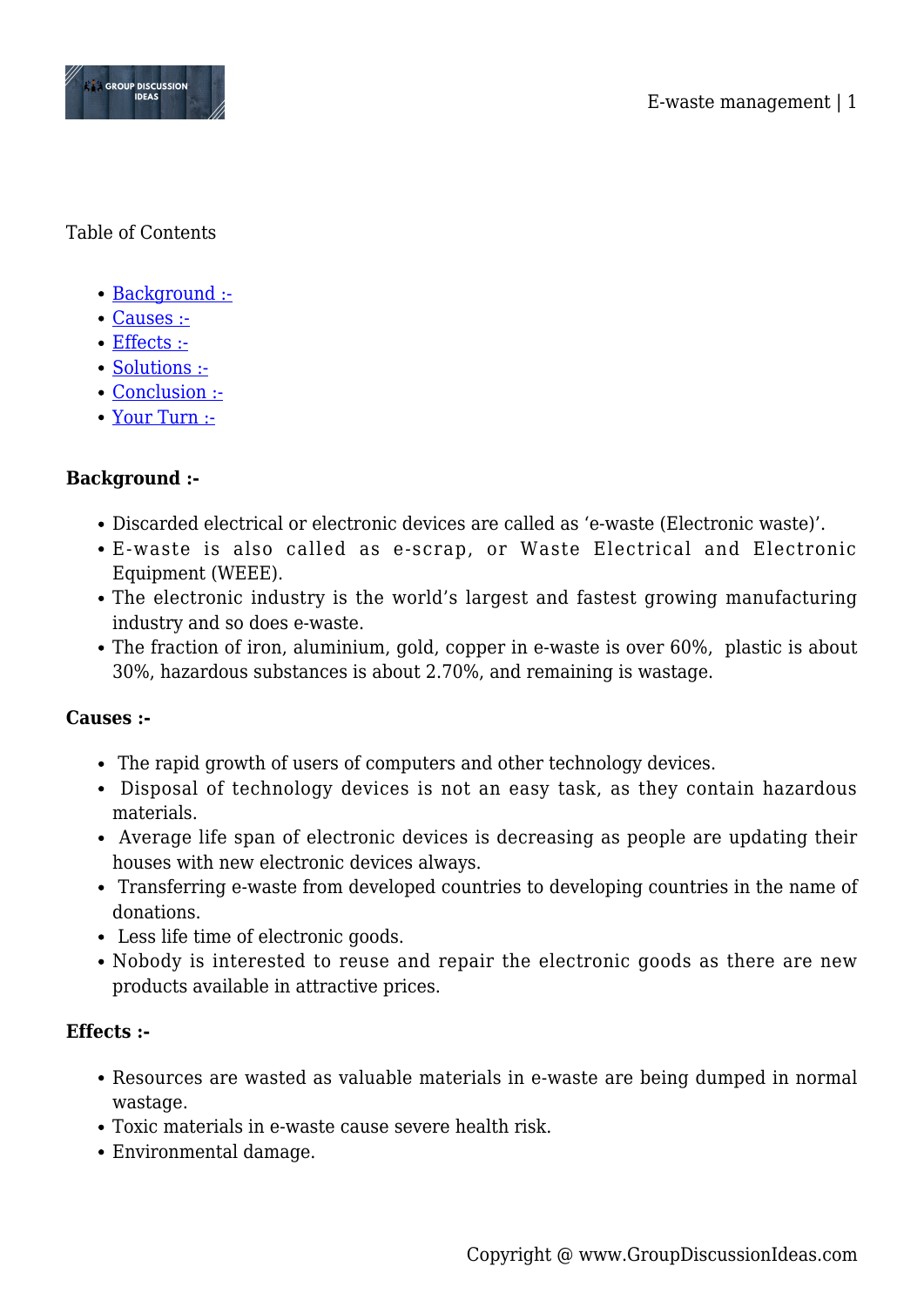

- Land filling of e-wastes can lead to the launching of lead into the ground water.
- When CRT (cathode ray tube) is burned, it emits toxic fumes into the air.
- The cadmium from one mobile battery can pollute 600 m3 of water.
- Informal recyclers are attracting the poor people in the name of employment and making them disassemble the components with bare hands and without any precautions, which is highly dangerous for their health.

# **Solutions :-**

- Manufacturer must take the responsibility for the product after the completion of it's life time to disassemble and reuse or recycle the components.
- Customers must buy products from the manufacturers who take back their product or who offer discount on new products by taking old products.
- Manufacturers must try to design the eco-friendly products as lead-free, halogen-free and recycled plastics.
- Life time of products must be increased.
- Government must take action on informal recyclers.
- Collection centers of expired electronic and electrical goods must be there. So that ewaste will not be mixed and burned along with normal wastage.
- Public awareness programs must be conducted because the role consumers is very high in this issue.
- Government must collect the total data of e-waste including of legal and illegal imports from developing countries. So-that private sector will come forward to invest in the ewaste projects if they know the approx data and if they are sure of returns.

# **Conclusion :-**

 Government, manufacturers of electronic and electrical goods and public together must take responsibility to develop a good and healthy world.

### *Image by [andreahuyoff](https://pixabay.com/users/andreahuyoff-6220013/?utm_source=link-attribution&utm_medium=referral&utm_campaign=image&utm_content=3734545) from [Pixabay](https://pixabay.com/?utm_source=link-attribution&utm_medium=referral&utm_campaign=image&utm_content=3734545)*

# **Your Turn :-**

What are your thoughts on this topic? Feel free to express your opinion in the comment section below. And subscribe to our blog to get latest topics delivered to your mail.